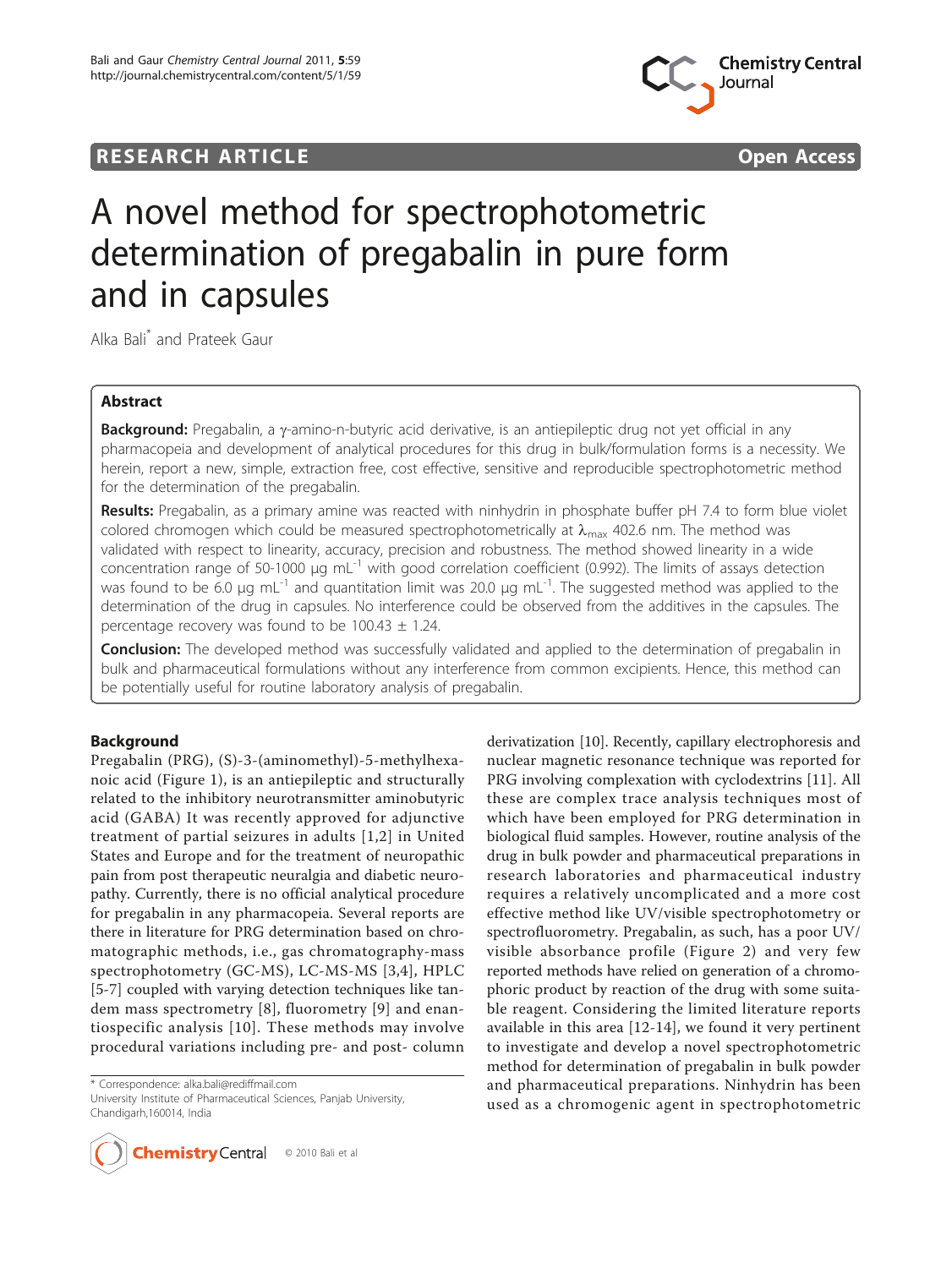<span id="page-1-0"></span>

analysis of several amino acids, peptides and amines [\[15](#page-6-0)]. The present study describes the evaluation of ninhydrin as a chromogenic reagent in the development of simple and a rapid spectrophotometric method for the determination PGB in its pharmaceutical dosage forms. The procedure does not involve any extraction step with any organic solvent and can be directly carried out in phosphate buffer pH 7.4 which makes it ideal for routine analysis of the drug in bulk or in pharmaceutical formulations.

## Results and discussion Method

In our efforts to design a novel spectrophotometric method for quantification of pregabalin, we investigated its derivatization with ninhydrin ((triketohydrindene hydrate) for generation of a chromophoric product. Figure [3](#page-2-0) shows the UV/visible spectrum of the chromophoric derivative. The procedure involves formation of purple colored product by reaction of pregabalin with ninhydrin by heating at a temperature of 70-75°C for 20 minutes. Reaction of ninhydrin



1 with amines, alpha amino acids, peptides, and proteins yields an aldehyde with one carbon atom less than the alpha-amino acid; and carbon dioxide in stoichlometric amounts and varying amounts of ammonia, hydrindantin and a chromophoric compound known as Ruhemann's Purple (2-(3-hydroxy-1-oxo-1H-inden-2-ylimino)-2Hindene-1,3-dione). This pigment serves as the basis of detection and quantitative estimation of alpha-amino acids.<sup>13</sup> Mechanism proposed (Figure [4\)](#page-2-0) for the reaction involves removal of a water molecule from ninhydrin hydrate 1 to generate 1,2,3-indantrione 2 in the first step, which then, forms a Schiff's base with the amino group of pregabalin resulting in the ketimine 3. Removal of the aldehyde RCHO generates an intermediate amine 4 (2-aminol,3-indandione). Condensation of this intermediate amine with another molecule of ninhydrin follows to form the expected chromophore 5 (Ruhemann's Purple). The ratedetermining step in the entire sequence of the ninhydrin reaction is the nucleophilic-type displacement of a hydroxy group of ninhydrin hydrate by a non-protonated amino group.

## Effect of pH

Of the buffers investigated (acetate buffer, phosphate buffer), colour development was noted in case of phosphate buffer. The optimum buffer pH was found to be 7.4 and lower pH ranges resulted in an insufficient colour development.

## Effect of reagent concentration

The addition of 1.0 mL of ninhydrin solution  $(0.2\% \text{ w/v})$ was sufficient to obtain the maximum and reproducible absorbance values for the various concentration ranges of PGB. Smaller amounts resulted in incomplete reaction. Further increase in the concentration had no significant effect on complex formation, although absorbance increased slightly owing to the reagent background used.

## Effects of temperature and heating time

The effects of temperature and heating time on the formation of the coloured complex were also optimized. At room temperature, the addition of ninhydrin did not lead to the formation of any coloured product and higher temperatures were required to accelerate the reaction. The colour intensity increased with increasing temperature and maximum absorbance was obtained following heating on a water bath at a temperature of 70-75°C for 20 minutes. Further heating caused no appreciable change in the colour. The complex obtained was highly stable for more than 6 h.

## Validation

The method was validated with respect to linearity and range, accuracy and precision, limit of detection (LOD)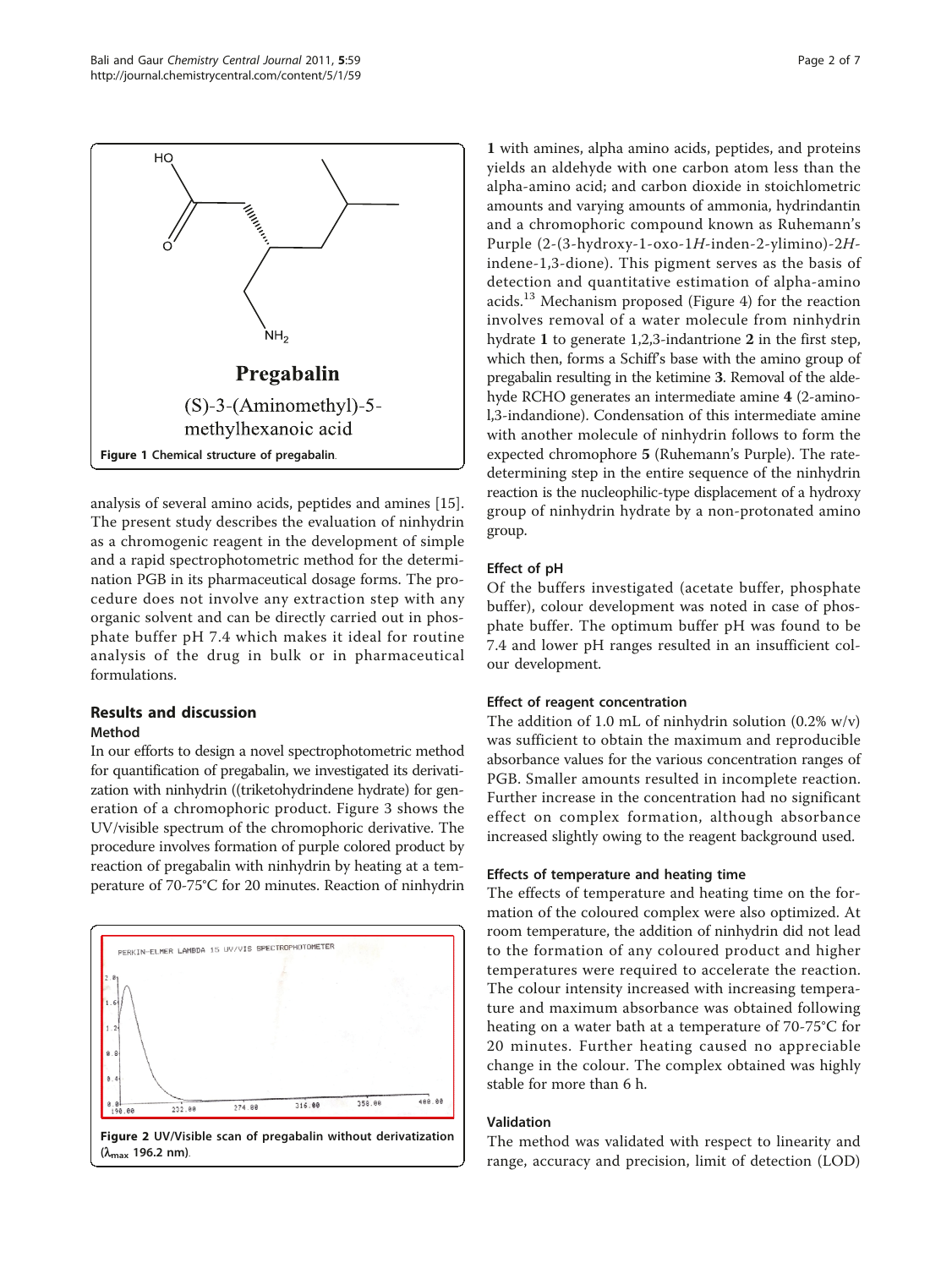<span id="page-2-0"></span>

and limit of quantification (LOQ), selectivity and robustness. The developed method was validated for the pure drug as well as marketed formulation of pregabalin (Pregabalin 75; Torrent pharmaceuticals) and the various validation parameters are shown in Table [1](#page-3-0).

## Linearity and range

The regression plots showed compliance with Beer Lambert's law (linearity) in the concentration range of 50 μg/mL-1000 μg/mL with a correlation coefficient  $(r^2)$  of 0.992. The standard plot is given in Figure [5](#page-3-0). Table [1](#page-3-0) summarizes the performance data and statistical

parameters for the proposed method including concentration ranges, linear regression equation, correlation coefficient, molar absorptivity, Sandell sensitivity limit and these indicate a good linearity over the working concentration ranges.

## Precision

Precision were investigated by analyzing different concentrations of pregabalin (0.2-1.4 mg/mL) in three independent replicates on the same day (intra-day precision) and on three consecutive days (inter-day precision). The data is represented as relative standard deviation (RSD)

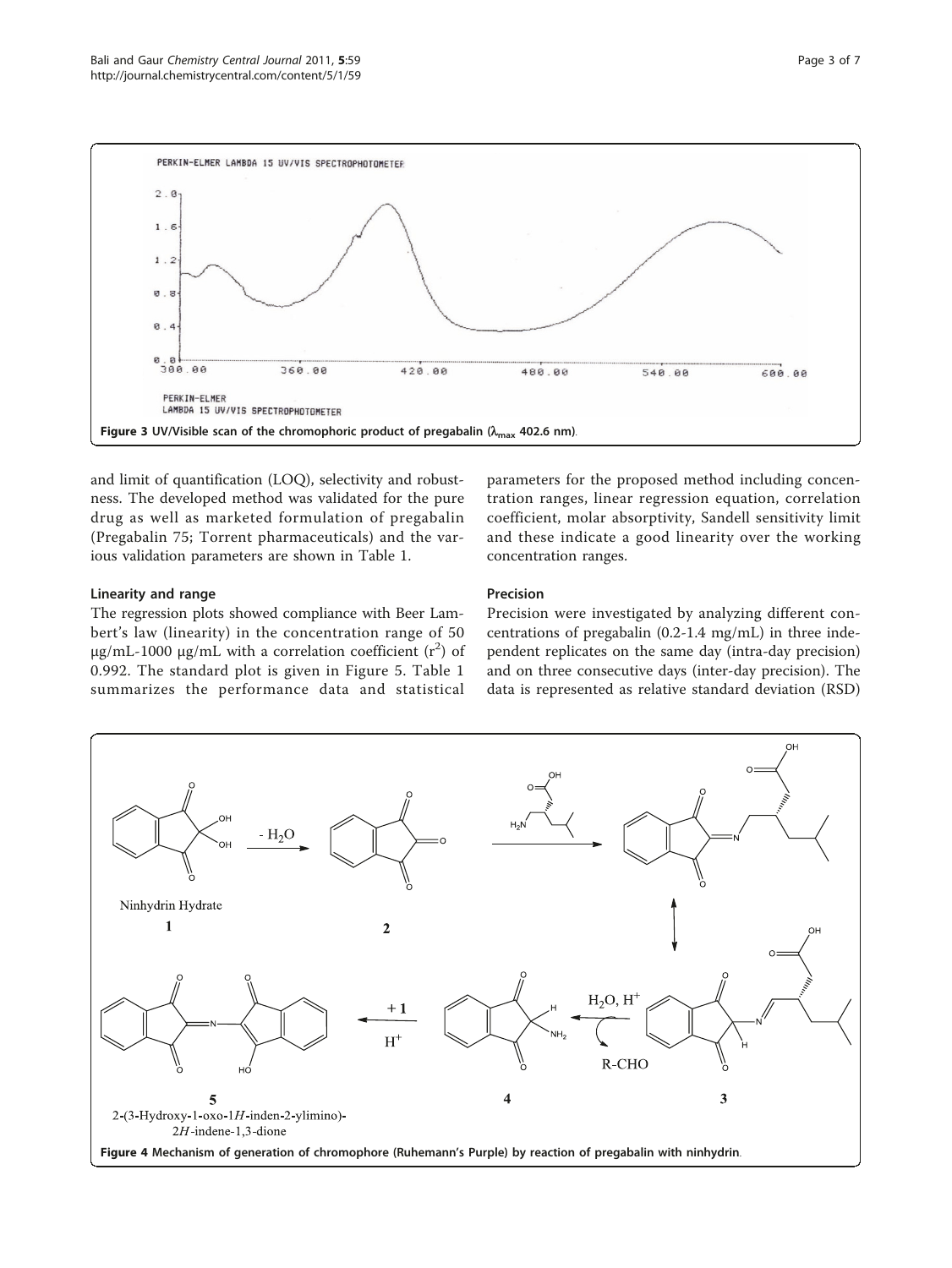<span id="page-3-0"></span>Table 1 Validation data for determination of pregabalin by proposed method

| <b>Validation parameter</b>                                 | <b>Results</b>       |
|-------------------------------------------------------------|----------------------|
| Absorption maximum                                          | 402.6 nm             |
| Regression equation                                         | $y = 1.908x - 0.056$ |
| Slope                                                       | 1.908                |
| Intercept                                                   | 0.056                |
| Beer's law limit ( $\mu q$ mL <sup>-1</sup> )               | 50-1000              |
| Molar Absorptivity (L/mol <sup>-1</sup> /cm <sup>-1</sup> ) | 1198.4               |
| Sandell's sensitivity (µg/cm <sup>2</sup> /0.001 A.U)       | 0.1328               |
| Coefficient of correlation(r)                               | 0.992                |
| Limit of detection (LOD)                                    | $0.006$ mg/mL        |
| Limit of quantification (LOQ)                               | $0.02$ mg/mL         |
| Accuracy                                                    | $100.43 \pm 1.24$    |
| Precision                                                   | Intra-day $= 0.62$   |
|                                                             | Inter-day $= 0.61$   |
| Robustness                                                  | Less than 1%         |
| % Purity                                                    | 99.8%                |

and results have been shown in Table 2. Low relative standard deviation (RSD) values for intra- day and interday analysis indicate good precision of the method.

#### Accuracy

The accuracy of the method signifies the closeness of the measured value to the true value for the sample. To determine the accuracy of the proposed method, different levels of drug concentrations were prepared from independent stock solutions and analyzed. To provide an additional support to the accuracy of the developed assay method, a standard addition method was employed, which involved the addition of different concentrations of pure drug to a known pre analyzed dilution of the pure drug as well as formulation sample and the total concentration was determined using the proposed method. Accuracy was assessed as the percentage relative error  $E_r$  and mean % recovery. The percentage recovery of the added pure drug was calculated as:

$$
\% \text{ recovery} = \left[ \left( C_t - C_i \right) / C_a \right] \times 100,
$$



Table 2 Precision of the proposed methods for the analysis of pregabalin

| Pregabalin (mg/ml) | Within day, $n = 3$ |        | Between day, $n = 3$ |                |  |
|--------------------|---------------------|--------|----------------------|----------------|--|
|                    | Mean $\pm$ SD       | RSD(%) | Mean $\pm$ SD        | <b>RSD (%)</b> |  |
| 0.2                | $0.288 + 0.14$      | 049    | $0.287 + 0.0005$     | 0.0020         |  |
| 0.4                | $0.551 + 0.28$      | 051    | $0.551 + 0.0004$     | 0.0007         |  |
| 0.6                | $0.890 + 0.42$      | 0.48   | $0.890 + 0.0003$     | 0.0004         |  |
| 0.8                | $1.451 + 0.56$      | 0.39   | $1452 + 00005$       | 0.0004         |  |
| 1 <sub>0</sub>     | 1.989 + 0.71        | 036    | 1 990 + 0.0003       | 0.0002         |  |

Where

 $C_t$  is the total drug concentration measured after standard addition;

 $C_i$  drug concentration in the formulation sample;

Ca, drug concentration added.

The percentage relative error was calculated as:  $E_r$  % =  $[(found - added)/added] \times 100$ 

Recovery values from standard addition method followed for the bulk drug analysis ranged from 96.5 to 100.3% (Table [3\)](#page-4-0). Recovery studies with marketed formulation returned values ranging from 97.09 to 99.74% (Table [4\)](#page-4-0).

## Interference

Satisfactory values of the mean recovery values  $\pm$  SD, RSD % and Er % in recovery studies in drug formulation (Table [4](#page-4-0)) revealed that there is no potential interference of the excipients listed by the manufacturer, i.e., talc, lactose monohydrate and maize starch. This may be attributed to the dependence of the reaction in the proposed method on the presence of a primary aliphatic amino group in the drug molecule which is not present in any of these excepients.

## Limit of detection (LOD) and limit of quantitation (LOQ)

LOD and LOQ of the method were established using calibration standards (Table 1). LOD and LOQ were calculated as 3.3  $\sigma$ /s and 10  $\sigma$ /s, respectively, as per ICH definitions, where,  $\sigma$  is the mean standard deviation of replicate determination values under the same conditions as the sample analysis in the absence of the analyte (blank determination), and s is the sensitivity, namely the slope of the calibration graphs.

#### Robustness

Repeatability is based on the results of the method operating over short interval of time under same conditions. Robustness was examined by evaluating the small variations in different experimental conditions such as heating temperatures (± 2° C), working wavelengths, volume and concentration of reagents. Three replicate determinations at six different concentration levels of the drugs were carried out. The within-day RSD values were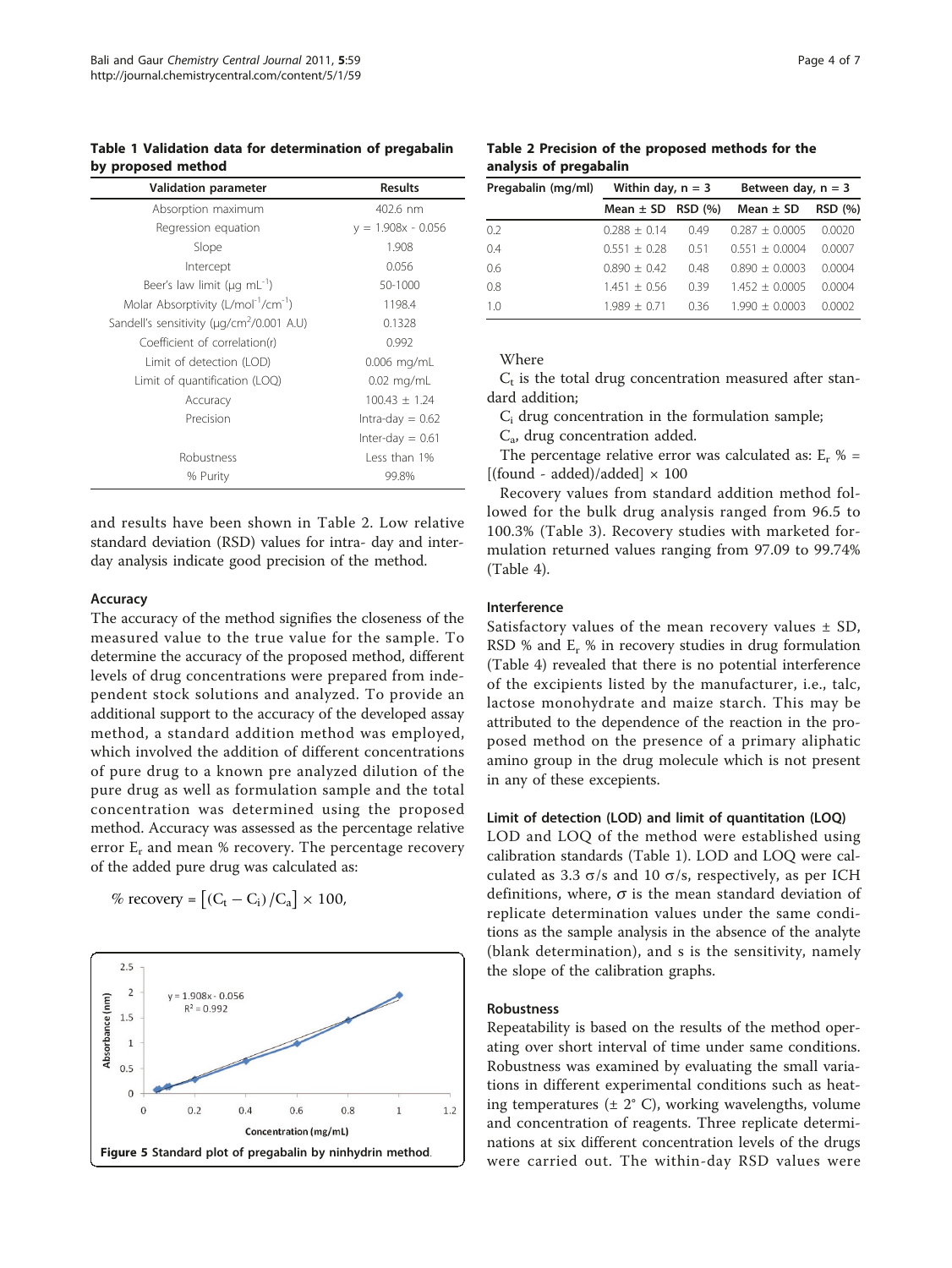| Initial Conc. (mg/mL) | Volume (mL) | Amount added $(\mu q)$ | Amount recovered (µq) | Recovery $%$ ± SD <sup>a</sup> | <b>RSD</b> (%) |
|-----------------------|-------------|------------------------|-----------------------|--------------------------------|----------------|
| 0.2                   | 5.0         | 100.0                  | 98.7                  | $98.70 + 0.890$                | 0.91           |
| 0.4                   | 5.0         | 100.0                  | 96.5                  | $96.50 + 0.923$                | 0.95           |
| 0.6                   | 5.0         | 100.0                  | 99.7                  | $99.70 + 0.624$                | 0.63           |
| 0.8                   | 5.0         | 100.0                  | 100.3                 | $100.3 + 1.600$                | 1.57           |
| 1.0                   | 5.0         | 100.0                  | 98.1                  | $98.10 + 1.718$                |                |

<span id="page-4-0"></span>Table 3 Results of recovery studies with pure drug pregabalin by standard addition method

<sup>a</sup> Average of determinations carried out in triplicate.

found to be less than 0.6% indicating that the proposed method has reasonable robustness.

## **Stability**

The stability of the final sample solutions was examined by their absorbance values and responses were found to be stable for at least 6 hours at room temperature.

## Analysis of marketed formulation (Pregabalin capsules)

Table [5](#page-5-0) gives the results of the assay for pregabalin carried out on marketed formulation by the proposed method and revealed that there is close agreement between the results obtained by the proposed methods and the label claim. The recovered drug content was found to be 99.48%.

## Analytical applications

The results with the proposed method for the determination of pregabalin in its pharmaceutical formulation

(Pregabalin75 capsules) suggest satisfactory recovery. Further, standard addition technique followed to check the validity of the method have given good recoveries of the drug in presence of formulation suggesting a noninterference from formulation excepients. Hence, this method can be recommended for adoption in routine analysis of pregabalin in in quality control laboratories.

## Conclusion

The method proposed is simple, rapid, inexpensive and sensitive for the determination of pregabalin in bulk as well as in marketed form (capsules). There is no requirement of any sophisticated apparatus as in chromatographic methods. Omission of an extraction step with organic solvents is an added advantage. The method has been validated in terms of its sensitivity, simplicity, reproducibility, precision, accuracy and stability of the coloured species for  $\geq 6$  h suggesting its suitablility for the routine analysis of PGB in pure form (in bulk

Table 4 Recovery studies with pregabalin capsules by standard addition method

| Initial Conc. (mg/mL) | Volume (mL) | Amount of PGB added (µg) | Amount recovered (µg) | Recovery $(\% ) \pm SD^a$ | $E_r$ %  | RSD (%) |
|-----------------------|-------------|--------------------------|-----------------------|---------------------------|----------|---------|
| 0.05                  | 5.0         | 50.0                     | 49.5                  | $98.85 \pm 0.145$         | $-1.14$  | 0.14    |
| 0.05                  | 5.0         | 100.0                    | 99.5                  | $99.09 \pm 0.370$         | $-0.91$  | 0.37    |
| 0.05                  | 5.0         | 200.0                    | 199.1                 | $99.45 \pm 0.124$         | $-0.550$ | 0.13    |
| 0.1                   | 5.0         | 50.0                     | 49.1                  | $98.71 \pm 0.471$         | $-1.29$  | 0.47    |
| 0.1                   | 5.0         | 100.0                    | 98.1                  | $98.16 \pm 0.271$         | $-1.83$  | 0.28    |
| 0.1                   | 5.0         | 200.0                    | 98.1                  | $98.16 \pm 0.271$         | $-1.83$  | 0.28    |
| 0.2                   | 5.0         | 50.0                     | 49.0                  | $98.44 \pm 0.426$         | $-1.55$  | 0.43    |
| 0.2                   | 5.0         | 100.0                    | 99.7                  | $99.67 \pm 0.186$         | $-0.32$  | 0.19    |
| 0.2                   | 5.0         | 200.0                    | 199.0                 | $99.49 \pm 0.165$         | $-0.510$ | 0.17    |
| 0.4                   | 5.0         | 50.0                     | 49.7                  | $99.27 \pm 0.251$         | $-0.73$  | 0.25    |
| 0.4                   | 5.0         | 100.0                    | 97.6                  | $97.54 \pm 0.196$         | $-2.45$  | 0.20    |
| 0.4                   | 5.0         | 200.0                    | 199.7                 | $99.74 \pm 0.123$         | $-0.253$ | 0.12    |
| 0.6                   | 5.0         | 50.0                     | 49.8                  | $99.07 \pm 0.483$         | $-0.92$  | 0.48    |
| 0.6                   | 5.0         | 100.0                    | 98.2                  | $98.29 \pm 0.134$         | $-1.70$  | 0.14    |
| 0.6                   | 5.0         | 200.0                    | 198.9                 | $98.71 \pm 0.646$         | $-1.287$ | 0.65    |
| 0.8                   | 5.0         | 50.0                     | 49.1                  | $98.62 \pm 0.479$         | $-1.38$  | 0.48    |
| 0.8                   | 5.0         | 100.0                    | 99.2                  | $99.25 \pm 0.098$         | $-0.74$  | 0.10    |
| 0.8                   | 5.0         | 200.0                    | 198.2                 | $99.22 \pm 0.136$         | $-0.777$ | 0.14    |
| 1.0                   | 5.0         | 50.0                     | 50.0                  | $99.49 \pm 0.495$         | $-0.51$  | 0.49    |
| 1.0                   | 5.0         | 100.0                    | 97.0                  | $97.09 \pm 0.147$         | $-2.91$  | 0.15    |
| 1.0                   | 5.0         | 200.0                    | 199.5                 | $99.66 \pm 0.198$         | $-0.333$ | 0.20    |

<sup>a</sup> Average of determinations carried out in triplicate.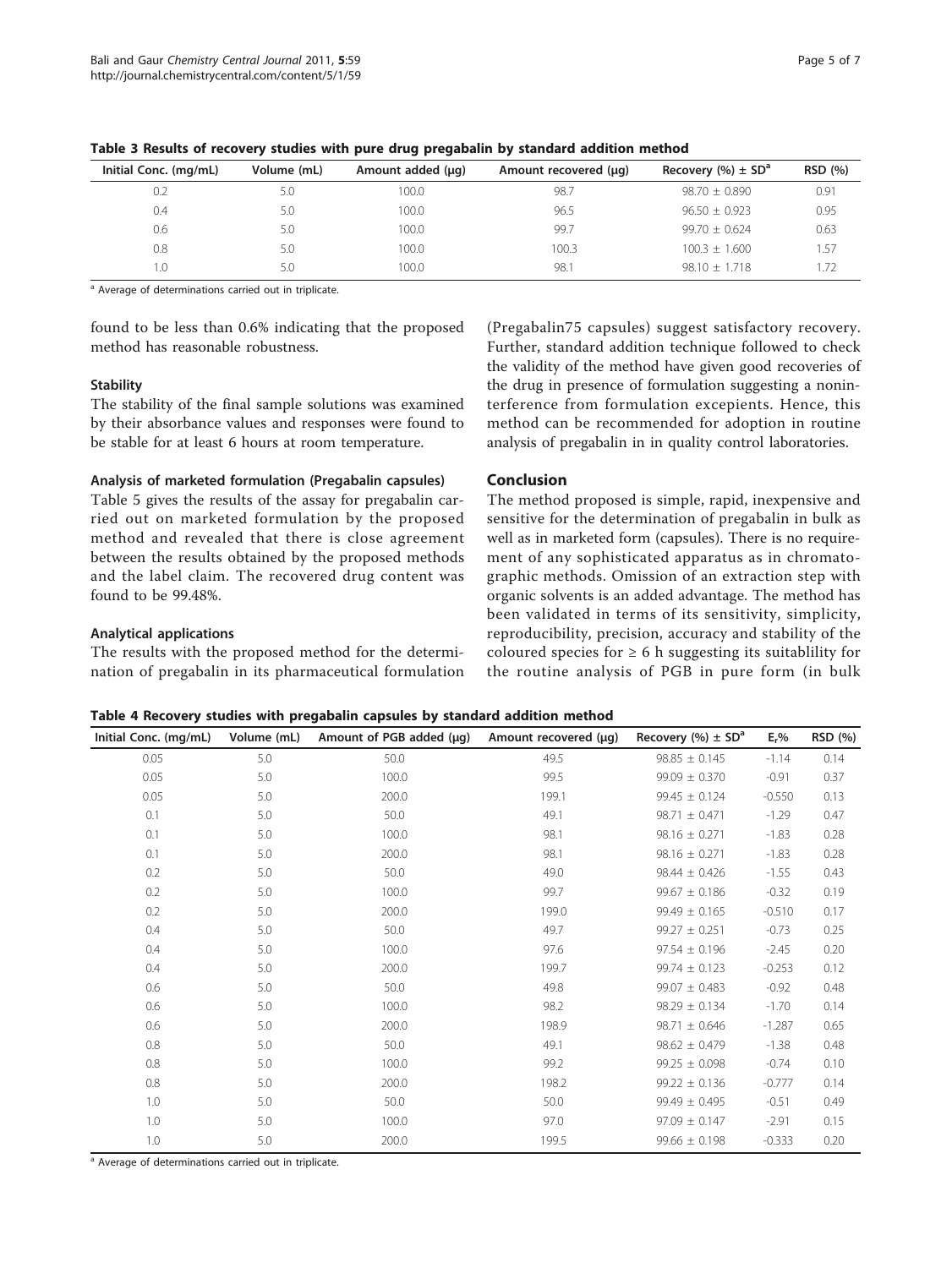<span id="page-5-0"></span>Table 5 Assay results for pregabalin determination in capsule formulation

| Formulation                             | Label claim (mg) | Mean Recovery (mg) $\pm$ SD <sup>a</sup> | Mean % Recovery <sup>a</sup> $\pm$ SD <sup>a</sup> |
|-----------------------------------------|------------------|------------------------------------------|----------------------------------------------------|
| Pregabalin 75 (Torrent Pharmaceuticals) |                  | 74.61 + 0.55                             | $99.48 + 0.73$                                     |

a Average of nine determinations, three each with starting powder amount equivalent to 30, 60 and 90 mg pregabalin.

analysis) as well as pharmaceutical formulations without interference from excipients.

## Experimental

#### Apparatus

All absorption spectra were recorded using a Perkin Elmer lambda 15 UV-Visible spectrophotometer (German) with a scanning speed of 60 nm/min and a band width of 2.0 nm, equipped with 10 mm matched quartz cells. A CyberScan pH 510 (Eutech instruments) pH meter was used for checking the pH of buffer solutions.

#### Materials and reagents

All chemicals and materials were of analytical grade and were purchased from Qualigens fine chemicals, Mumbai, India. All solutions were freshly prepared in double distilled water.

#### Pure samples

Pregabalin (PGB) pure grade was graciously provided as a gift samples by Vardhman Chemtech limited, Derabassi, Punjab, India.

#### Market samples

Pregabalin75 capsules (label amount 75 mg PGB/Capsule) Torrent Pharmaceuticals were purchased from the market.

#### Preparation of phosphate buffer pH 7.4

Phosphate buffer pH 7.4 was prepared by mixing 250 mL of 0.2 M potassium dihydrogen phosphate with 195.5 ml of 0.2 M NaOH and making up the volume to 1000 ml with distilled water. The pH of the buffer was adjusted to 7.4 using a precalibrated pH meter.

#### Standard Stock solutions

Stock solution of pregabalin (2 mg/ml) was prepared by dissolving 200 mg of pregabalin in 100 mL of phosphate buffer (pH 7.4).

#### Preparation of ninhydrin solution

The 0.2% solution of ninhydrin was prepared by dissolving 200 mg of ninhydrin in 100 ml of ethanol and was kept in an amber colored bottle.

## Method

#### Standard plot

Different aliquots were taken from the stock solution (2 mg/ml) and diluted with phosphate buffer pH 7.4 to

prepare a series of concentrations ranging from 50 to 1000 μg/mL of pregabalin. To 5.0 mL of these aliquots taken in stoppered tubes, 1.0 mL of ninhydrin solution (0.2% w/v) was added and heated on a water bath at a temperature of 70-75°C for 20 minutes. The tubes were kept covered to avoid the loss of solvent due to evaporation. After cooling the solution to room temperature, the absorbance values were measured in triplicate at 402.6 nm against mixture of 5.0 mL phosphate buffer (pH 7.4) and 1.0 mL 0.2% ninhydrin as reagent blank. The calibration graph was obtained by plotting the absorbance values at the  $\lambda_{\text{max}}$  of the drug (402.6 nm) against corresponding concentration values and compliance with Beer Lambert's law was assessed.

## Analysis of pharmaceutical formulation Preparation of capsule sample solution

The contents of twenty capsules were mixed and weighed accurately. Separate quantities of the powder equivalent to 30 mg, 60 mg and 90 mg of PRG were transferred into a 100 mL volumetric flasks, dissolved in water, and sonicated for 5 min., the volume was then completed with water, shaken well for 5 min. and filtered into a dry flask. To 5.0 mL aliquots of the filtrate taken in stoppered tubes, 1.0 mL of ninhydrin solution (2.0% w/v) was added and solution heated on a water bath at a temperature of 70-75°C for 20 minutes. Solutions were cooled to room temperature and the absorbance values noted in triplicate at 402.6 nm against reagent blank.

#### Authors' contributions

AB conceived and supervised this research work, participated in the data analysis and drafted the manuscript. PG carried out the drug analysis and the validation studies.

#### Competing interests

The authors declare that they have no competing interests.

Received: 19 July 2011 Accepted: 7 October 2011 Published: 7 October 2011

#### References

- Tassone DM, Boyce E, Guyer J, Nuzum D: [Pregabalin: a novel gamma](http://www.ncbi.nlm.nih.gov/pubmed/17379045?dopt=Abstract)[aminobutyric acid analogue in the treatment of neuropathic pain,](http://www.ncbi.nlm.nih.gov/pubmed/17379045?dopt=Abstract) [partial-onset seizures, and anxiety disorders.](http://www.ncbi.nlm.nih.gov/pubmed/17379045?dopt=Abstract) Clin Ther 2007, 29(1):26-48.
- 2. Hamandi K, Sander JW: [Pregabalin: a new antiepileptic drug for refractory](http://www.ncbi.nlm.nih.gov/pubmed/16413993?dopt=Abstract) [epilepsy.](http://www.ncbi.nlm.nih.gov/pubmed/16413993?dopt=Abstract) Seizure 2006, 15(2):73-78.
- 3. Vaidya W, Yetal SM, Roy SMN, Gomes NA, Joshi SS: LC-MS-MS Determination of Pregabalin in Human Plasma. Chromatographia 2007, 66(11-12):925-928.
- 4. Mandal U, Sarkar AK, Gowda KV, Agarwal S, Bose A, Bhaumik U, Ghosh D, Pal TK: Determination of Pregabalin in Human Plasma Using LC-MS-MS. Chromatographia 2008, 67(3-4):237-243.